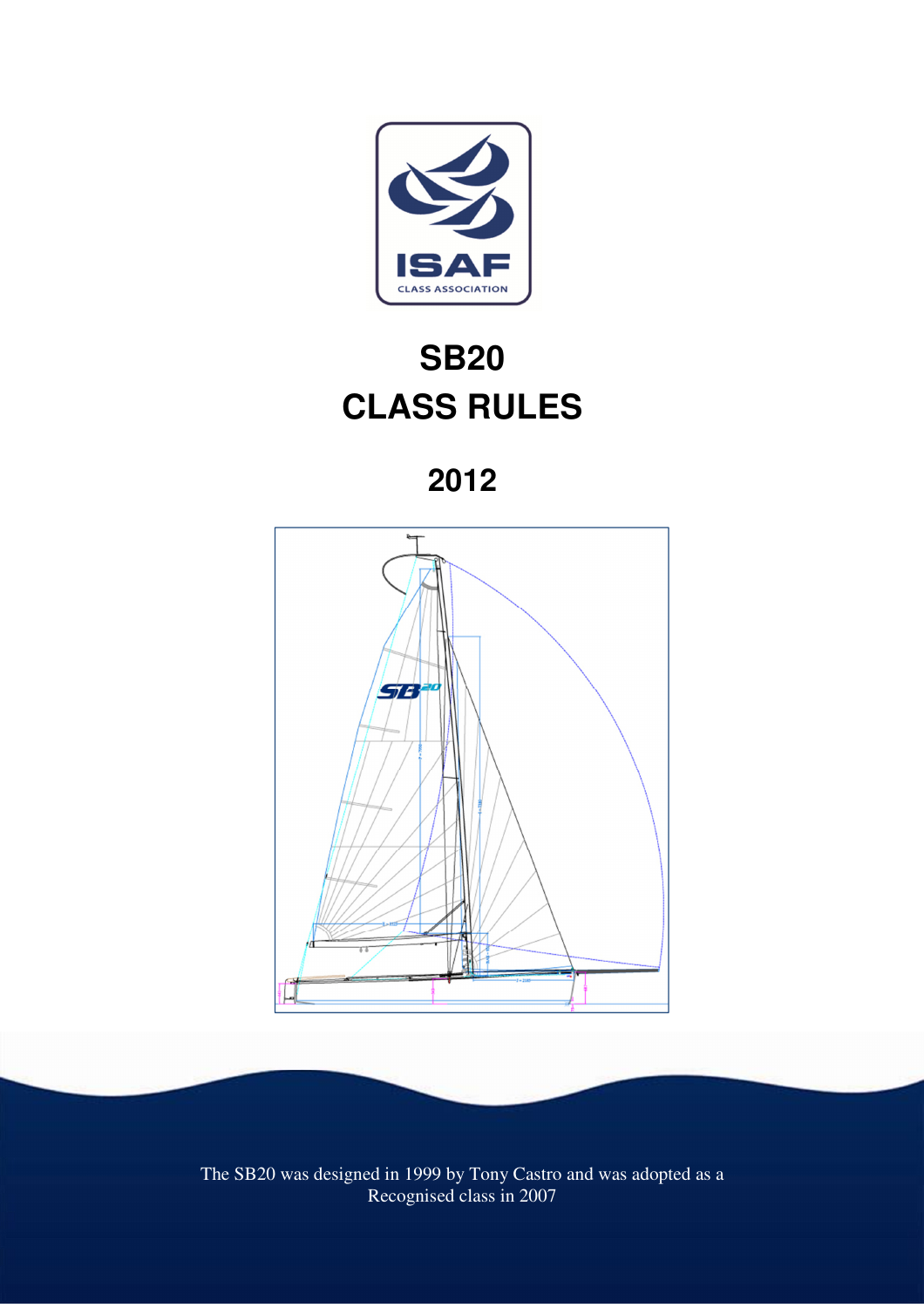## INDEX

#### PART I – ADMINISTRATION

#### **Section A – General**

| A.1            |                             |
|----------------|-----------------------------|
| A.2            |                             |
| A.3            |                             |
| A.4            |                             |
| A.5            |                             |
| A.6            |                             |
| A.7            |                             |
| A.8            |                             |
| A <sub>9</sub> | International Class Fee and |
|                |                             |
|                |                             |
|                |                             |

#### **Section B – Boat Eligibility**

| B.2 Class Association Markings5 |
|---------------------------------|

#### PART II – REQUIREMENTS AND LIMITATIONS

## **Section C – Conditions for Racing**

| C.6  |                                     |    |
|------|-------------------------------------|----|
| C.7  |                                     |    |
| C.8  |                                     |    |
| C.9  |                                     | 12 |
| C.10 |                                     | 13 |
|      | <b>Section D-Hull</b>               |    |
| D.1  | Hull Specification                  | 13 |
| D.2  | Hull Manufacturer                   | 13 |
| D.3  | Hull Identification                 | 14 |
| D.4  |                                     | 14 |
| D.5  |                                     | 14 |
|      | <b>Section E - Hull Appendages</b>  |    |
| E.1  | Keel and Rudder Specifications 14   |    |
| E.2  |                                     | 14 |
| E.3  | Keel and Rudder Alterations         | 14 |
|      | <b>Section <math>F - Rig</math></b> |    |
| F.1  |                                     | 14 |
| F.2  | Rig Manufacturer                    | 14 |
| F.3  |                                     | 15 |
|      | <b>Section G – Sails</b>            |    |
| G.1  |                                     | 15 |
| G.2  | Sail Manufacturer                   | 15 |
| G.3  |                                     | 15 |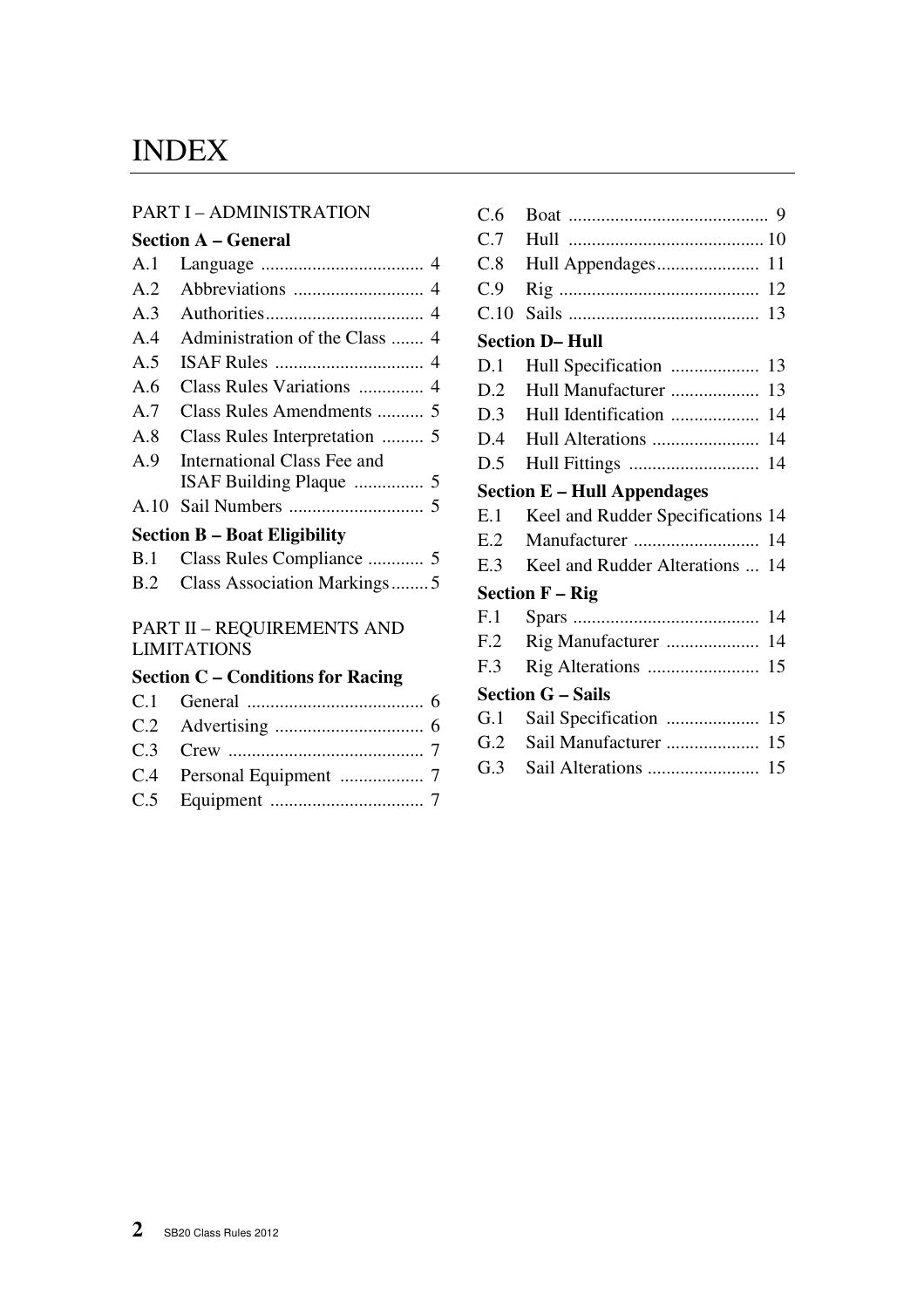## INTRODUCTION

*The SB20 Class has been created as a strict one-design sportsboat where the true test when raced is between crews and not boats and equipment. The fundamental objective of these class rules is to ensure that this concept is maintained.* 

*SB20 hulls, hull appendages, tillers, rigs and sails shall only be manufactured by the licensed manufacturers. Equipment is required to comply with the SB20 Building Specification.* 

*SB20 hulls, hull appendages, rigs and sails may, after having left the manufacturer, only be altered to the extent permitted in Section C of the class rules.*

*Owners and crews should be aware that compliance with rules in Section C is NOT checked as part of the manufacturing process.* 

*Rules regulating the use of equipment during a race are contained in Section C of these class rules, in ERS Part I and in the Racing Rules of Sailing.* 

*This introduction is intended to provide a non-binding overview. The SB20 Class Rules proper begin on the next page.*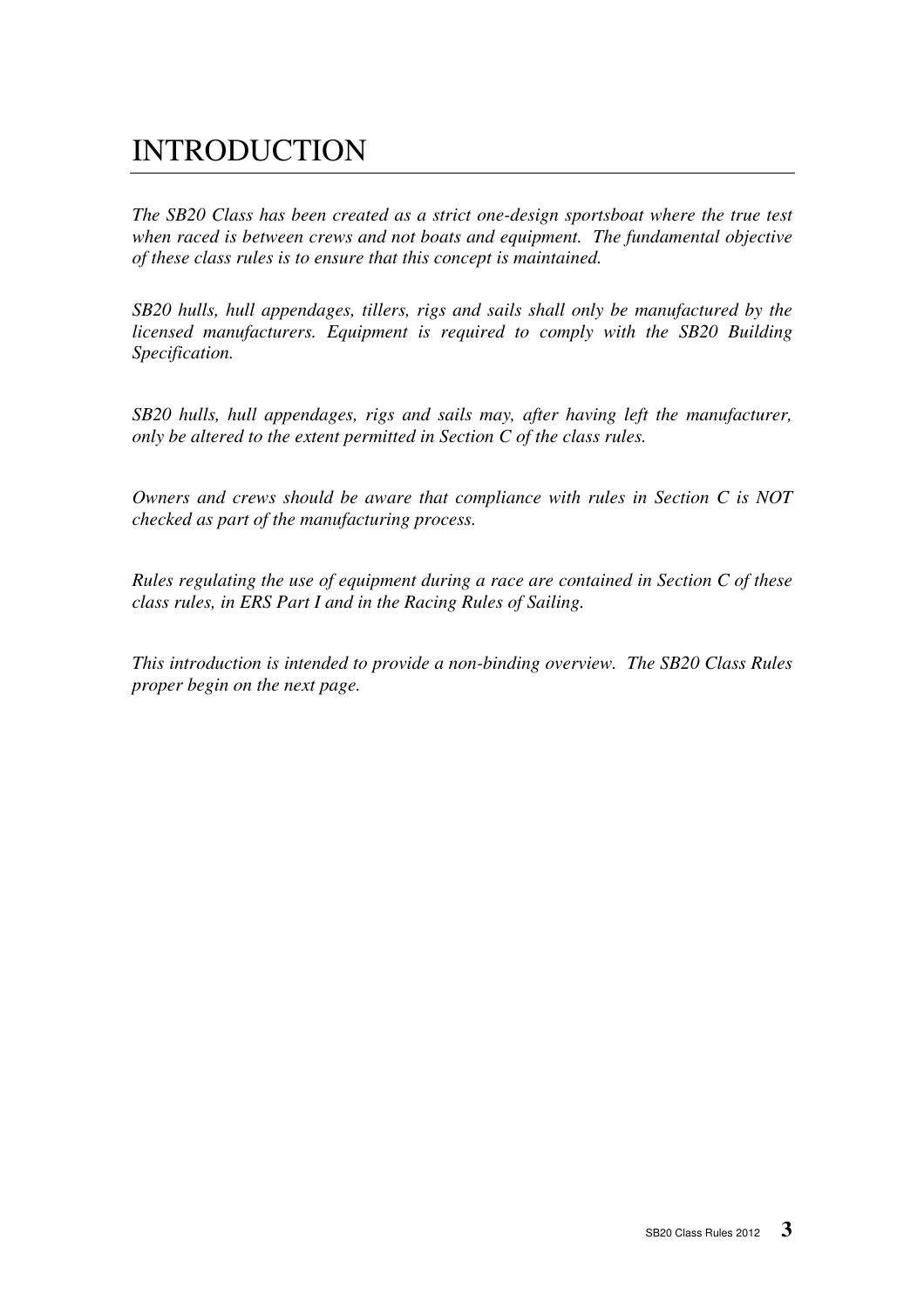## **Section A – General**

## **A.1 LANGUAGE**

- A.1.1 The official language of the class is English and in case of dispute over translation the English text shall prevail.
- A.1.2 The word "shall" is mandatory and the word "may" is permissive.

## **A.2 ABBREVIATIONS**

| A.2.1 | <b>ISAF</b>         | <b>International Sailing Federation</b>                |
|-------|---------------------|--------------------------------------------------------|
|       | <b>MNA</b>          | <b>ISAF Member National Authority</b>                  |
|       | SB <sub>20</sub> CA | <b>SB20 Class Association</b>                          |
|       | <b>NCA</b>          | National SB20 Class Association                        |
|       | <b>ERS</b>          | <b>Equipment Rules of Sailing</b>                      |
|       | <b>RRS</b>          | Racing Rules of Sailing                                |
|       | <b>LIC</b>          | Licensors - Sportsboat World and Copyright Holder      |
|       | LM                  | Licensed Manufacturers as agreed by the LIC and SB20CA |
|       |                     |                                                        |

## **A.3 AUTHORITIES**

- A.3.1 The international authority of the class is the ISAF which shall co-operate with the LIC and the SB20CA in all matters concerning these **class rules**.
- A.3.2 The ISAF, the SB20CA, a NCA, or an MNA are under no legal responsibility in respect of these **class rules**.

## **A.4 ADMINISTRATION OF THE CLASS**

- A.4.1 The class is administered by the SB20CA which shall co-operate with the LIC. The SB20CA may delegate part or all of its administrative functions to an NCA.
- A.4.2 In countries where there is no NCA, or the NCA does not wish to administrate the class, its administrative functions shall be carried out by the SB20CA in cooperation with the MNA, or by the MNA in co-operation with the SB20CA.

## **A.5 ISAF RULES**

- A.5.1 These **class rules** shall be read in conjunction with the ERS.
- A.5.2 Except where used in headings, when a term is printed in "**bold**" the definition in the ERS applies and when a term is printed in "*italics"* the definition in the RRS applies.

## **A.6 CLASS RULES VARIATIONS**

- A.6.1 At Class Events see RRS 89.1.(d) ISAF Regulation 26.5(f) applies. At all other events RRS 87 applies.
- A.6.2 The Notice of Race and/or Sailing Instructions may only vary **class rules** C.3.1 (b) C.3.2 (b), C.4.2 and C.5, with the prior approval of the World Council for World or Continental championships or by the NCA for National events.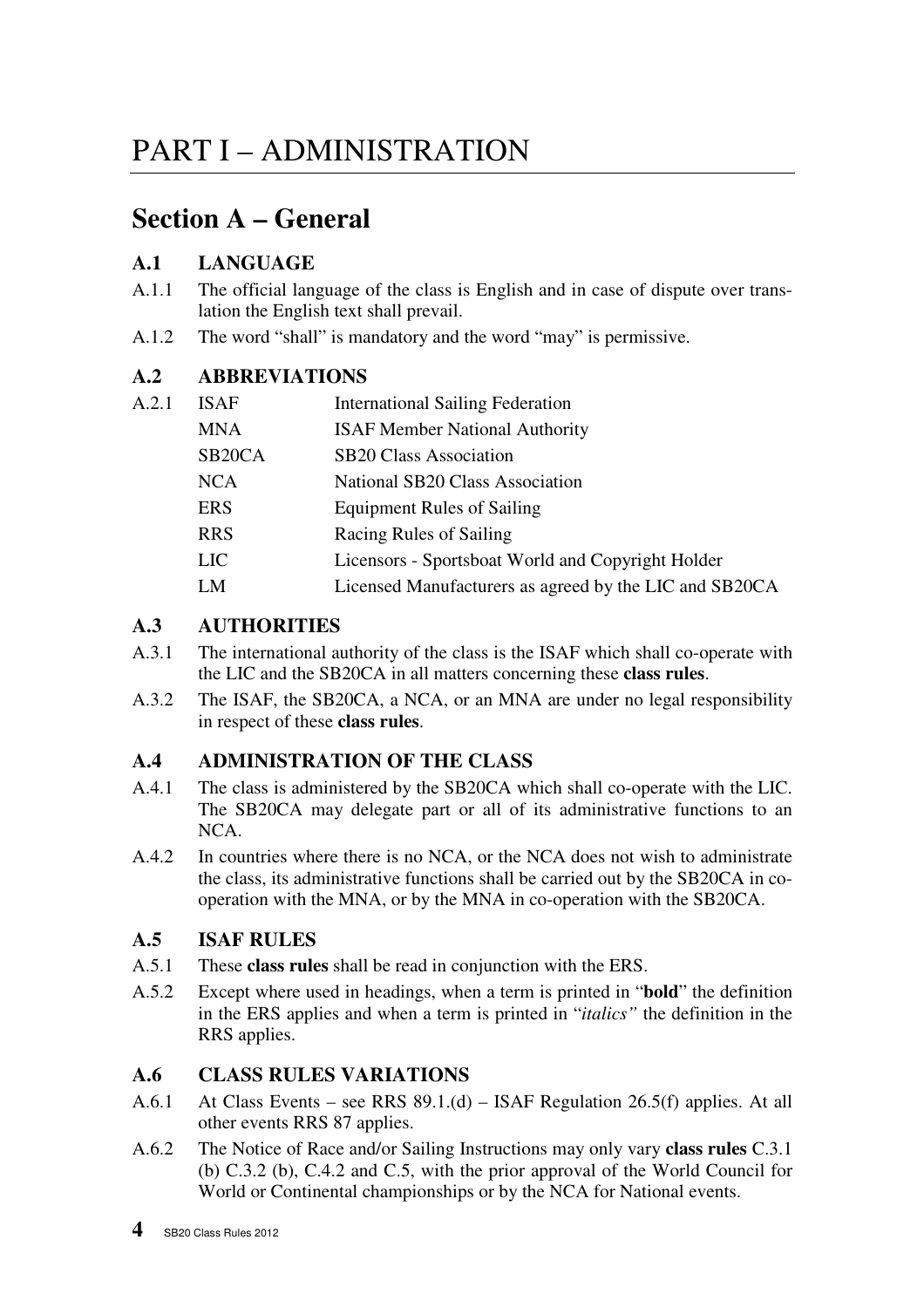A.6.3 NCAs may vary **class rule** C.5 for class races held in their region, after consultation with the SB20 World Council and ISAF.

## **A.7 CLASS RULES AMENDMENTS**

- A.7.1 Submissions for rule changes may be made in writing by the SB20 World Council after consultation with the LIC.
- A.7.2 Amendments to these **class rules** shall only be made subject to approval of ISAF in accordance with the ISAF Regulations.

## **A.8 CLASS RULES INTERPRETATIONS**

A.8.1 Interpretations of **class rules** shall be made by ISAF in consultation with the LIC and SB20CA in accordance with the ISAF Regulations.

## **A.9 INTERNATIONAL CLASS FEE AND ISAF BUILDING PLAQUE**

- A.9.1 The licensed hull builder shall pay the International Class Fee.
- A.9.2 ISAF shall, after having received the International Class Fee for the hull, send the ISAF Building Plaque to the licensed hull builder.

## **A.10 SAIL NUMBERS**

- A.10.1 Sail numbers shall be issued by the LIC.
- A.10.2 Sail numbers shall be issued in consecutive order.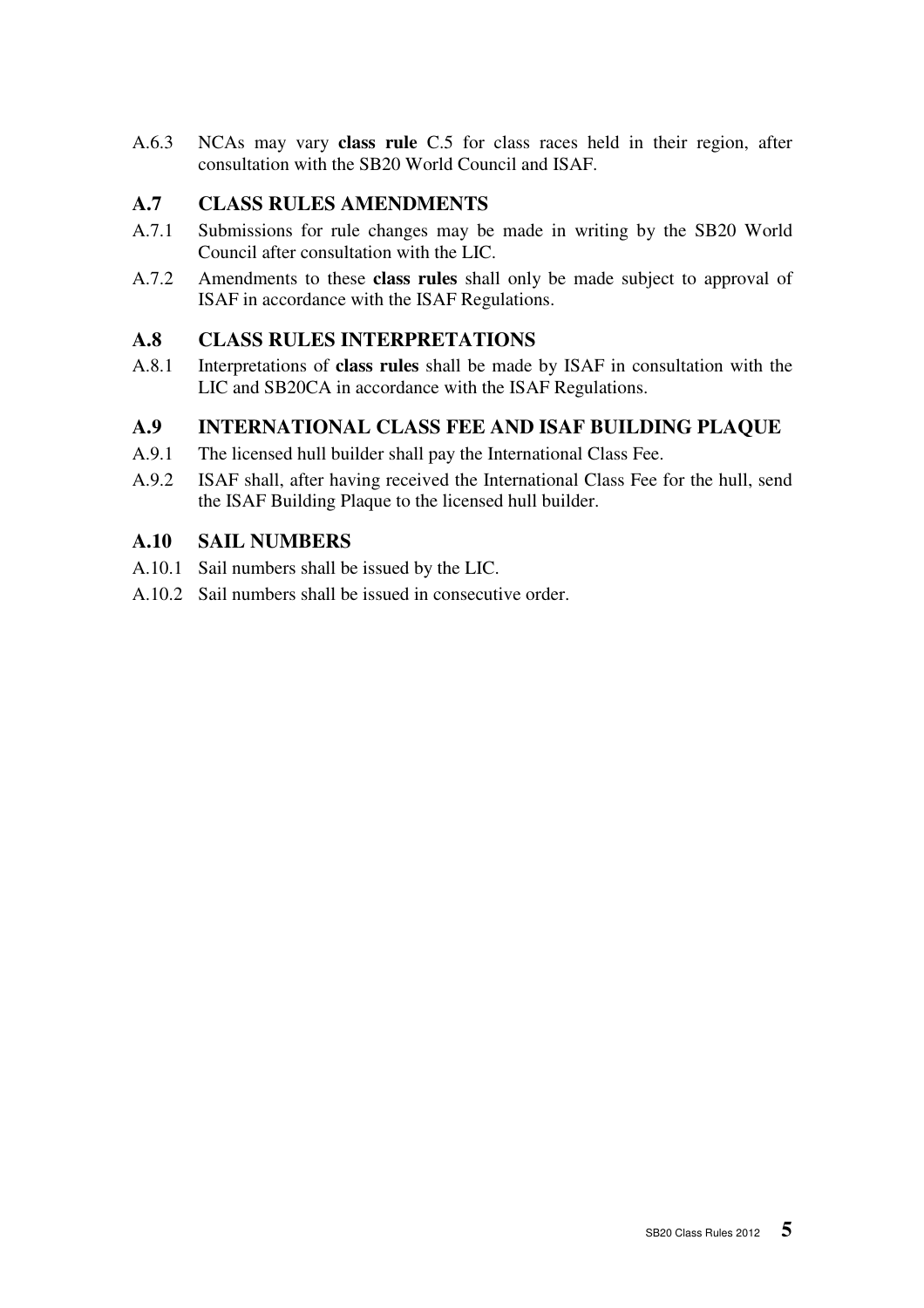## **Section B – Boat Eligibility**

For a **boat** to be eligible for *racing*, it shall comply with the rules in this section.

## **B.1 CLASS RULES COMPLIANCE**

- B.1.1 The boat shall:
	- (a) be in compliance with the **class rules**.
- B.1.2 In the event of a dispute alleging non-compliance with **class rules** where specific measurements are not stated, the following procedure shall be adopted:
	- a) A sample measurement of the disputed item shall be obtained by taking the identical measurement from five boats or items of equipment, which are not the subject of the dispute.
	- b) The measurement of the disputed boat or items of its equipment, taken using the same technique as above, shall be compared to the sample.
	- c) If any of the measurements obtained from the disputed boat or item of equipment lie outside the corresponding range of measurements found in the sample, the matter together with the details of the measurement methods and any other relevant information shall be referred to the Race Committee.

## **B.2 CLASS ASSOCIATION MARKINGS**

B.2.1 Each SB20 shall have a builder's hull identification mark incorporating the boat sail number fixed in the rear of the cockpit.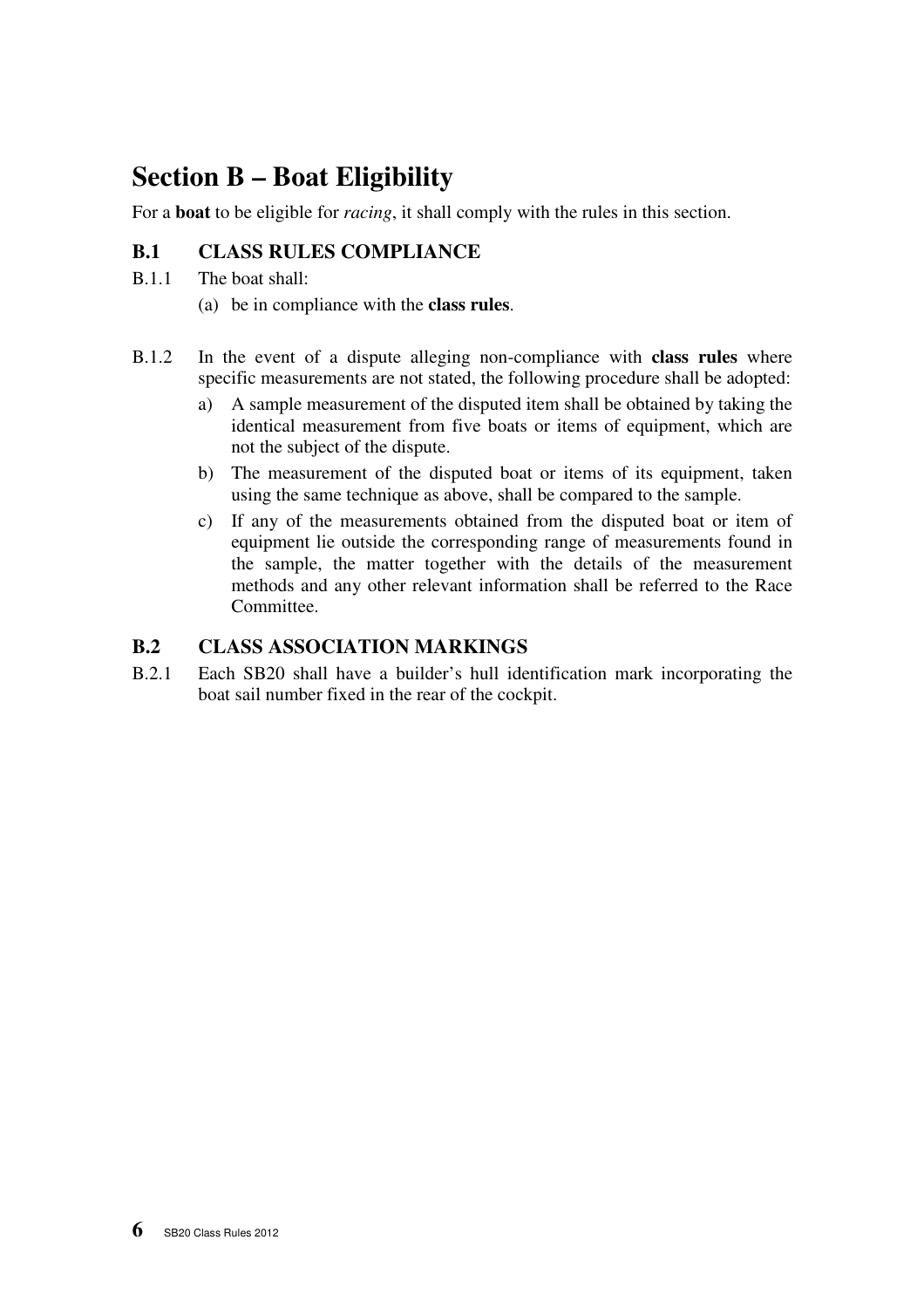## PART II – REQUIREMENTS AND LIMITATIONS

The **crew** and the **boat** shall comply with the rules in Part II when *racing*. In case of conflict Section C shall prevail.

The rules in Part II are **closed class rules**, where anything not specifically permitted by the **class rules** is prohibited. Any **equipment inspection** shall be carried out in accordance with the ERS except where varied by Part II of these **class rules**.

## **Section C – Conditions for Racing**

## **C.1 GENERAL**

#### C.1.1 RULES

- (a) RRS 50.4 shall not apply.
- (b) RRS Appendix G.1.3 (d) shall not apply.
- (c) RRS 42.3 is changed as follows:

Add to RRS 42.3:

 i) A boat's crew may pump the mainsail repeatedly to release the top batten.

(d) The ERS Part I – Use of Equipment shall apply.

#### C.1.2 LIMITATIONS

- (a) The SB20 shall only be raced with **hull**, **hull appendages**, **rig**, **sails**, battens and tiller, as supplied by the LM conforming to these rules.
- (b) Where specified in these **class rules**, parts or equipment may be replaced providing that the replacement is of a similar weight, size and type, performs the same function and is not made of carbon fibre. The replacement parts or equipment may be obtained from any supplier.
- (c) No person is permitted to race a SB20 in any event unless the owner, or a joint owner, or a nominated representative of an organisation owning the SB20 is a current Full Member and one person on board is either a Full Member or Associate Member of the Class Association.

## **C.2 ADVERTISING**

#### C.2.1 LIMITATIONS

 Advertising shall only be displayed in accordance with the ISAF Advertising Code. (See ISAF Regulation 20)

## **C.3 CREW**

#### C.3.1 WEIGHTS

- (a) The total weight of the **crew** dressed in at least underwear shall not exceed 270 kg
- (b) Crews shall be weighed during the registration period prior to racing if required by Notice of Race.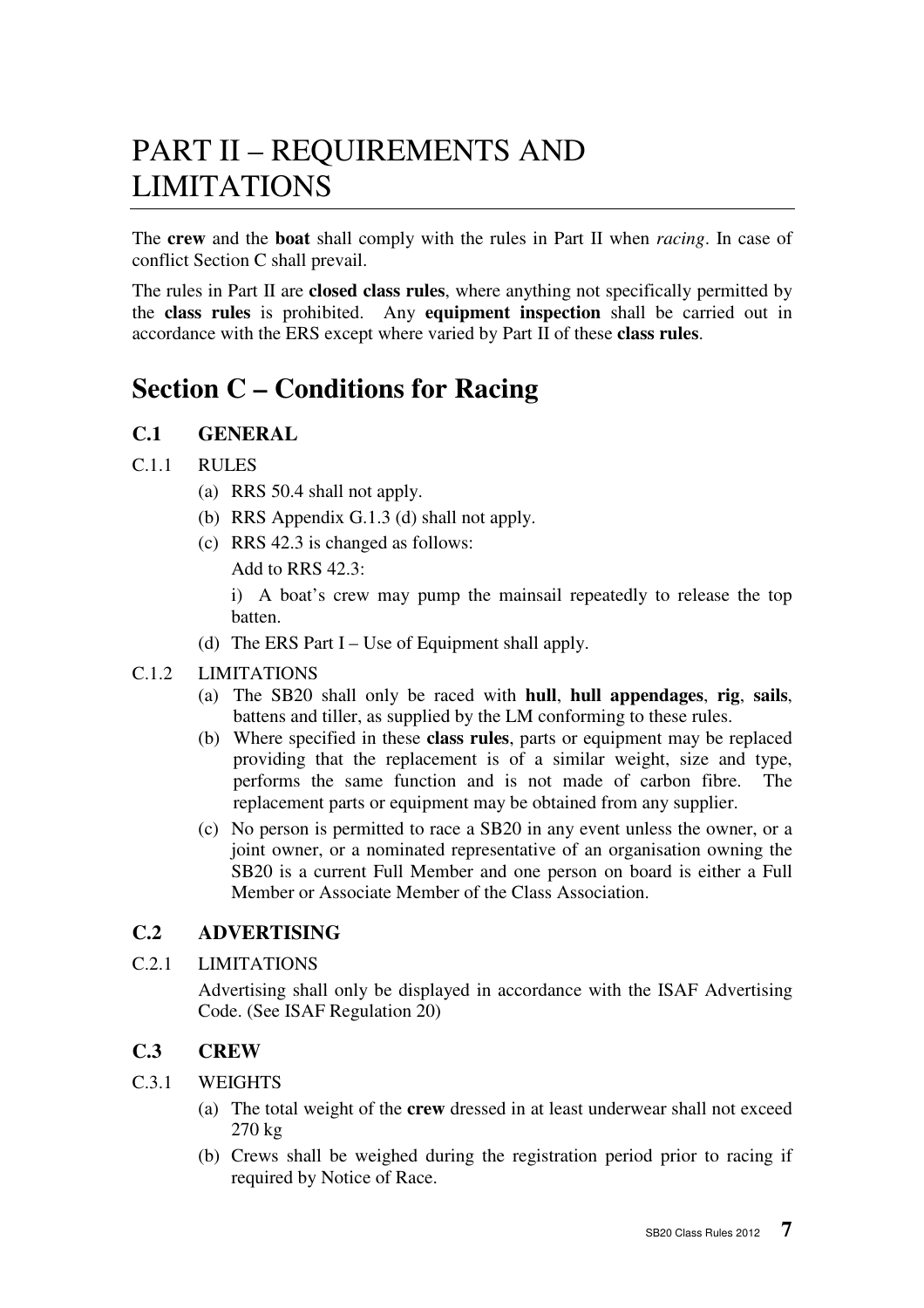(c) In the event of crew substitution, should the total **crew** weight change by in excess of 15kg, the boat shall carry ballast in the form of water in clear containers below decks at the base of the mast such that the adjusted weight is not more than 15kg from the original total.

#### C.3.2 LIMITATIONS

- (a) The **crew** shall consist of a maximum of 4 persons.
- (b) There shall be no **crew** substitution unless:
	- (1) The Race Committee is advised, in writing before the event registration period, of the exact dates of required crew changes. The new crew members must be available for weighing before starting to race.

 $OR<sup>2</sup>$ 

(2) Authorised by the Race Committee before any race starts as being necessary due to wholly unavoidable circumstances.

#### C.3.3 POSITIONING

- (a) When hiking or sitting outboard, **crews** shall sit facing inboard in such a way that the base of their spine or legs are not on or over the side rails, or outside the forward extension of the line of the side rails,
- (b) No device, method or sheet may be used to implement or assist hiking or sitting outboard other than the foot straps.

## **C.4 PERSONAL EQUIPMENT**

#### C.4.1 MANDATORY

- (1) The boat shall be equipped with a **personal flotation device** for each crew member to the minimum standard ISO 12402-5 (CE 50 Newtons), or USCG Type III, or AUS PFD 1 which shall be stored on deck.
- (2) No clothing or equipment shall be carried with the specific feature of adding weight by water absorption or holding water in pockets, compartments, containers or any other method.

#### C.4.2 OPTIONAL

 The following items may only be carried on board when permitted in the Notice of Race and/or Sailing Instructions:

- (1) Mobile telephones
- (2) Handheld GPS

## **C.5 EQUIPMENT**

Replacement of the following items is permitted. Parts may be obtained from any supplier unless otherwise stated.

## C.5.1 MANDATORY

- (1) One horseshoe lifebuoy attached at the stern.
- (2) A bucket of minimum volume 9 litres on a lanyard not less than 2m in length and 4mm in diameter.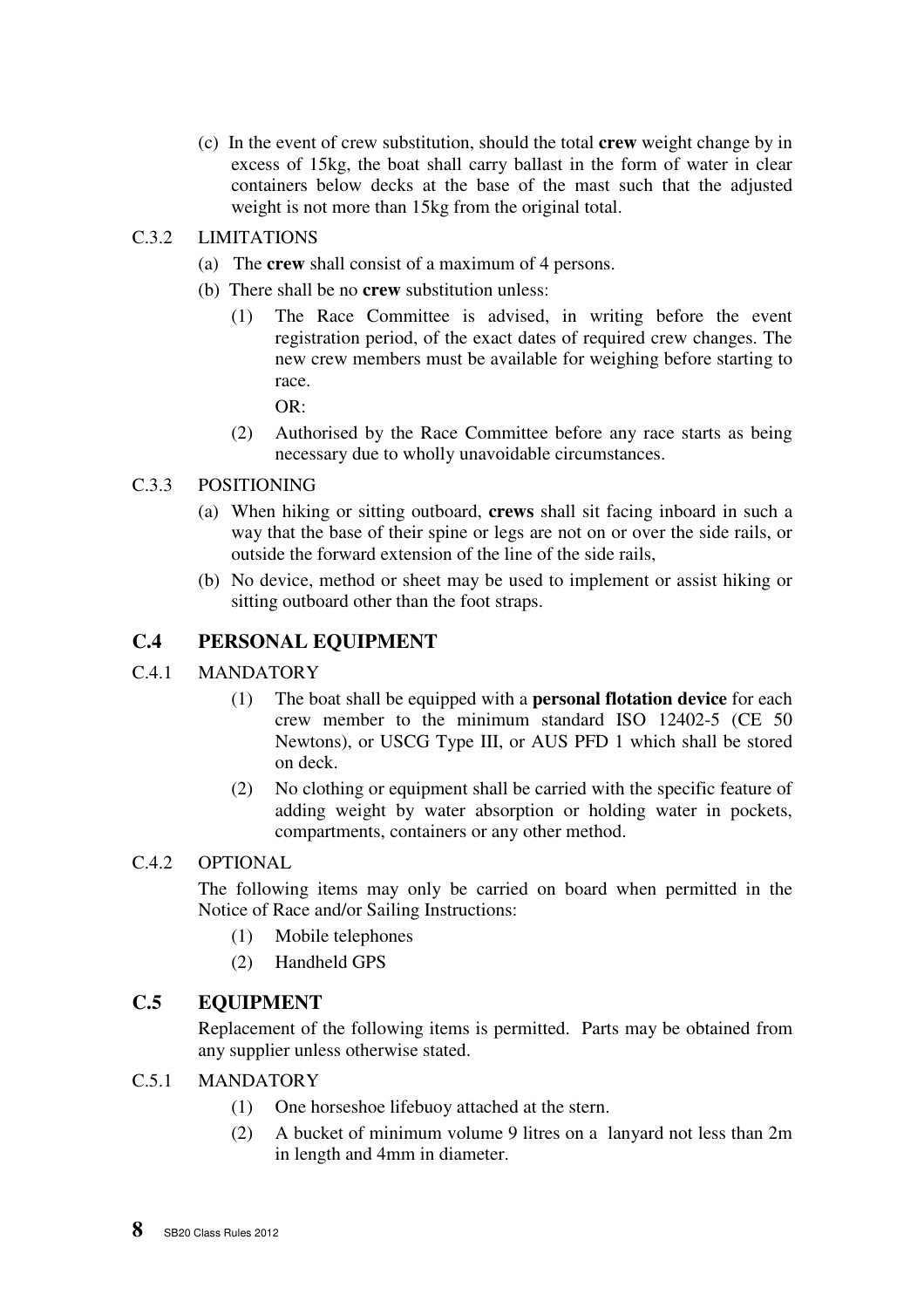- (3) One anchor and a minimum of 1.5m of 6mm steel chain shall not weigh less than 6 kg (including shackles) and shall be securely stowed when not in use.
- (4) A non-floating line, minimum of 30m long of not less than 8mm in diameter.
- (5) A floating throwing line, minimum of 10m long and 6mm in diameter shall be attached at the stern.
- (6) (i) One outboard engine including corrector weights (if fitted), of minimum weight 12kg when empty of fuel, shall be stored either below deck on the starboard side shelf or hung on the transom when not in use,
	- (ii) One outboard bracket, as supplied by the LM, which may only be modified to accept different engine types,
	- (iii) A minimum of 4lts of fuel in a plastic container when measured upon leaving the shore,
	- (iv) A fire extinguisher, minimum weight of 0.5kg
	- OR:
	- (i) 21kg ballast, securely stowed below deck on the starboard side shelf where the engine would be stored.
	- (ii) Two paddles of combined minimum weight not less than 1 kg.
- (7) A functioning VHF radio
- (8) First Aid Kit in waterproof container or bag
- (9) Four flares, two red and two orange smoke, within date, shall be stored in a watertight container or bag.

#### C.5.2 OPTIONAL

(1) A maximum of two of the following devices are permitted and shall be fixed to the mast or deck when racing:

 Single function devices: Compass, timer including countdown, speed or depth.

Multi-function devices as approved by the SB20 Class Association:

- (1) TackTick Racemaster
- (2) Velocitek Prostart
- (3) Rockbox
- (4) Novasail NS350
- (5) Novasail NS360

Save as is expressly permitted above it shall not be permitted for a device to receive or be capable of receiving information or to interface or be capable of interfacing with any transducer, instrument, computer or other electronic device that provides or is capable of providing information or electronic data, whether live or not, relating to the current, tide, actual weather and wind, forecasted weather including GRIB files or other similar types of files,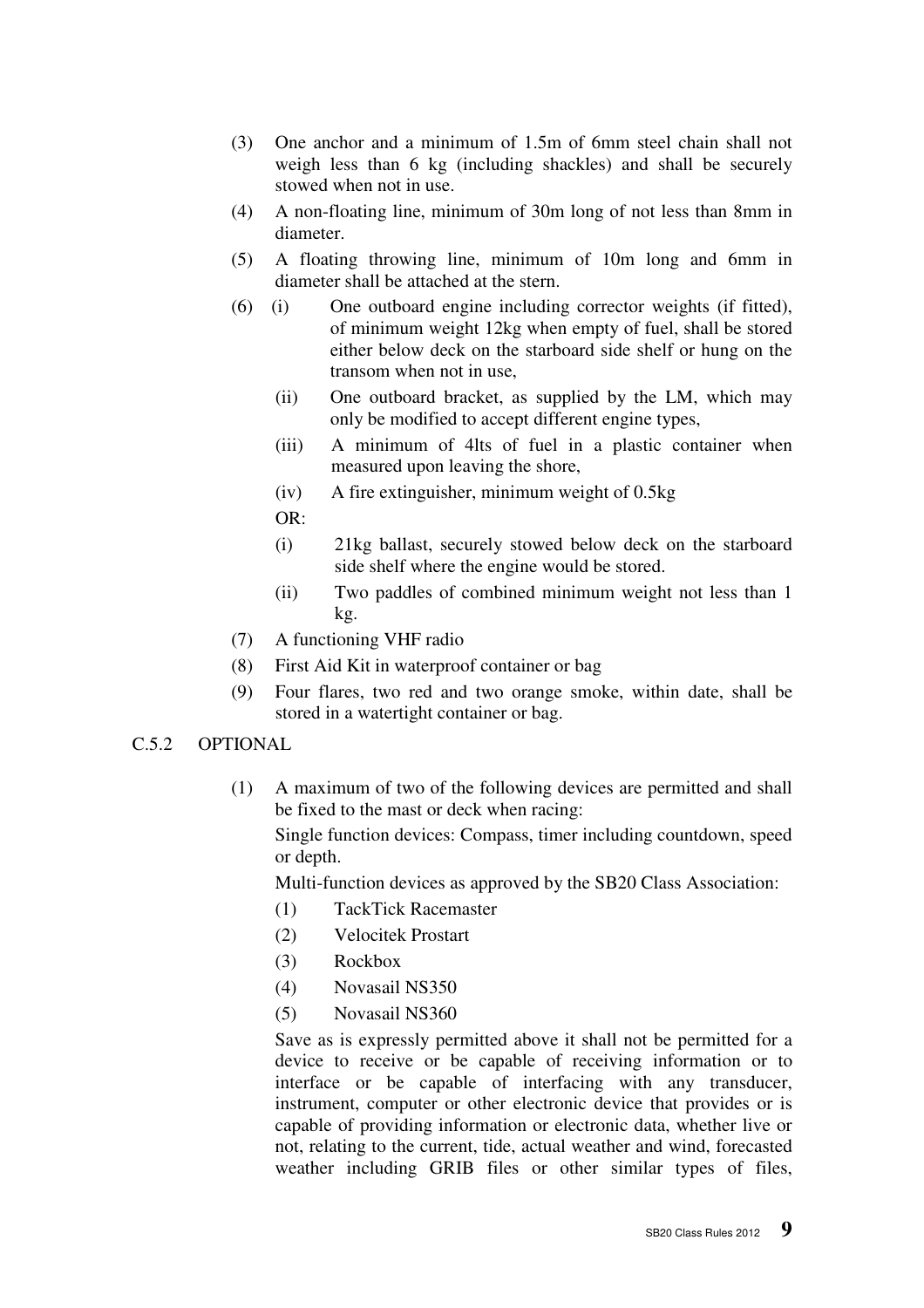navigating or routing or any other information or electronic data of whatsoever type.

- (2) PVC film may be attached to any part of the **hull**, **sails** or **spars**, provided their fixing gives no performance advantage.
- (3) The carrying of loose ropes, fenders, spares, internal buoyancy and any safety equipment is unrestricted provided their fixing does not change the structural properties of the boat and gives no performance advantage.
- (4) Any system of tape, rope or clips intended only to prevent bottlescrews becoming undone.
- (5) Buoyancy bags which may be supplied by any manufacturer.
- (6) Charts and means for recording compass headings.
- (7) Tape, rope, bags or fittings to secure safety or other equipment
- (8) Fittings or bags may be added to the deck provided their sole function is to stow equipment and/or food and/or drinks.
- (9) Tell tales may be added to any part of the jib, **mainsail** or **rig**.
- (10) The method of attaching sheets to the spinnaker is unrestricted provided that the sail when flown will not fly further than 10cm from the principal sheet rope.
- (11) The method of attachment of any fitting to the **boat** is unrestricted but shall not modify the fitting's position, the effective operation of the fitting nor the intended purpose or action of any equipment and provided their fixing gives no performance advantage.
- (12) The use of flexible adhesive tape, plastic or stainless rings, Velcro, rope or shock cord, shackles and bobbles is unrestricted as long as this does not modify the effective sheeting of any sail nor the intended purpose or action of any equipment.
- (13) Weed sticks
- (14) Toolkit
- (15) Up to two additional footstraps may be added to each side of the cockpit. They shall be positioned aft of the mainsheet traveller and no nearer the side of the cockpit that the existing straps. Any additional straps may be obtained from the LM or any manufacturer as authorised by the World Council.

## **C.6 BOAT**

#### C.6.1 WEIGHT

 From 1 June 2008, the minimum weight of the **boat** in dry condition shall be 685 kg. The weight shall be taken excluding the following:

- (1) All equipment as listed in C.5, except for the compass bracket, buoyancy bags, if fitted, the main traveller rope, bowsprit outhaul rope, spinnaker tackline, jib tackline, jib sheets, lower backstay rope, throw line as detailed in C.5.1(5) and any fittings or bags as detailed in C.5.2(8).
- (2) **Sails**
- (3) Main sheet and spinnaker sheets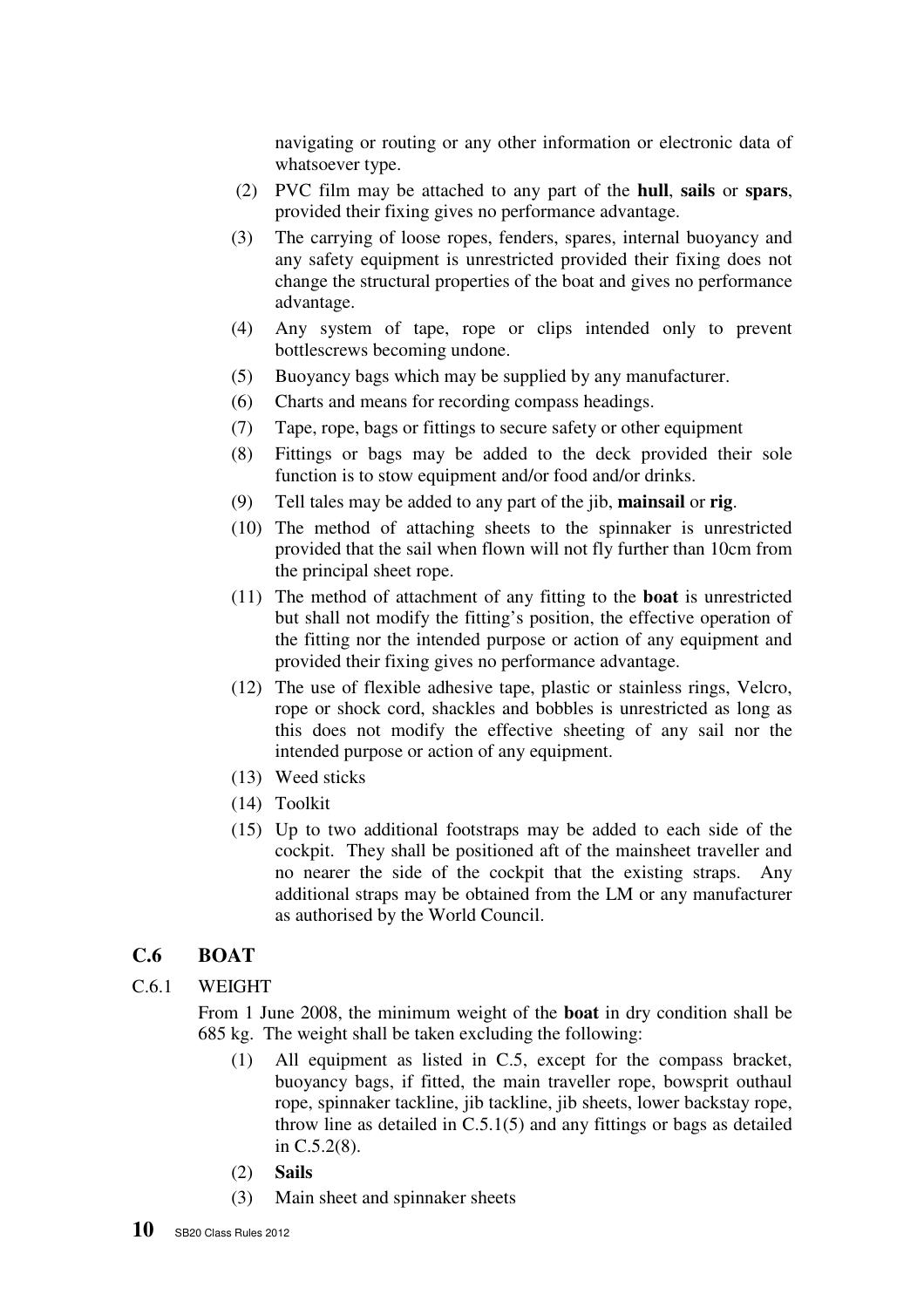- (4) Compass
- (5) **Personal equipment**
- (6) Spinnaker bag (including frame as supplied by the licensed manufacturer)

#### C.6.2 CORRECTOR WEIGHTS

- (a) **Corrector weights** of lead shall be permanently fastened to the centreline stringer between the mast bulkhead and the keel box when the **boat** weight in C.6.1 is less than the minimum requirement.
- (b) If the total weight of **corrector weights** required exceeds 20kg, the owner may divide the weight between the centreline stringer and the port side of the mast bulkhead.

#### C.6.3 ALTERATIONS

No performance advantage shall be obtained from any replacement, addition or repair permitted by these **class rules**.

- (a) Replacements for any **boat** equipment, including but not limited to **hull appendages**, **rig**, **sails**, battens, tiller, spinnaker bag frame or fittings, whether original or replacements shall be only those produced by a LM except where otherwise authorised by this section.
- (b) Repairs and maintenance including but not limited to painting and sanding may be carried out provided repairs are made in such a way that the essential shape, characteristics or function of the original are not affected.
- (c) Maintenance may include the replacement of fastenings with alternatives from any supplier, provided that the equipment is replaced in the original position.

## **C.7 HULL**

#### C.7.1 MODIFICATIONS, MAINTENANCE AND REPAIR

- (a) Waxing and polishing of the **hull** is permitted provided the intention and effect is to polish the **hull** only.
- (b) Repairs are permitted; however, an **official measurer** may verify that the external shape is the same as before the repair and that no substantial stiffness, or other, advantage has been gained as a result of the repair.
- (c) Any work intended or with the effect of lightening the **hull** or improving, shape or performance beyond the original is not permitted.
- C.7.2 FITTINGS
	- (a) USE
		- (1) The main hatch and all inspection hatch covers shall be kept closed at all times except when accessing stored equipment.
		- (2) Fittings shall be arranged as supplied by the LM except that:
			- (i) The backstay cleat may be reversed to facilitate release aft.
			- (ii) The spinnaker sheet blocks may be arranged with either the ratchet block forward or ratchet block aft.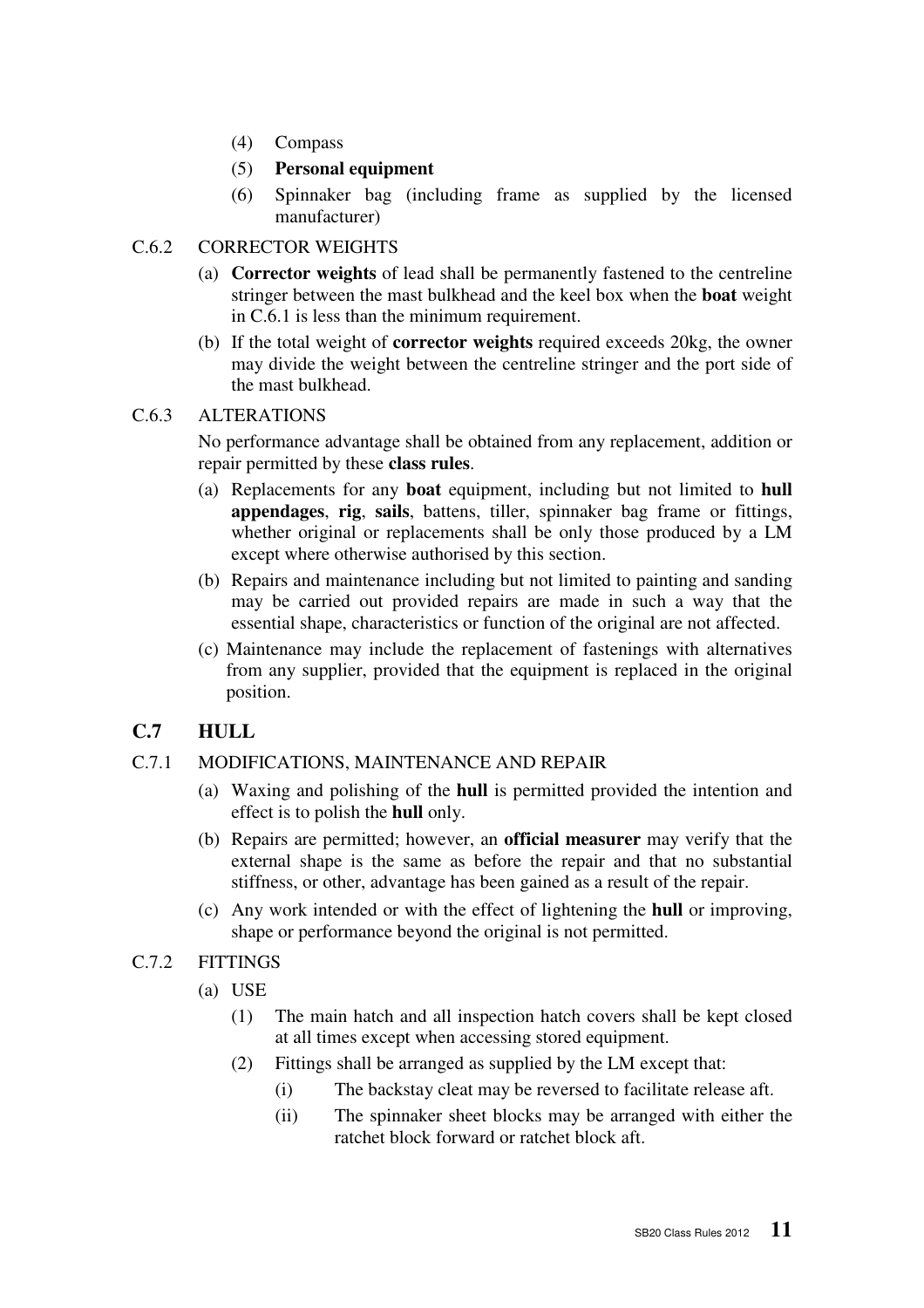#### (b) REPLACEMENTS

Replacement of the following items is permitted. Parts may be obtained from any supplier

- (1) Blocks
- (2) Cleats
- (3) Mainsheet swivel base
- (4) Shackles, pins, bobbles
- (5) Inspection hatches
- (6) Spinnaker bag (using the mounting frame as supplied by the licensed manufacturer)

#### C.7.3 ADDITIONS AND ALTERATIONS TO HULL

 The following additions and alterations are permitted. Parts may be obtained from any supplier:

- (a) Non slip material of any kind (maximum thickness 5mm) may be added to the deck and cockpit.
- (b) Packers may be fitted under cleats
- (c) Calibration marks
- (d) Fittings for speed/depth may be fitted flush to the hull surface.
- (e) Anti-foul coatings may be applied to the hull surface.
- (f) A single hole of up to 111mm diameter may be cut in the forward most bulkhead to give access to the back of the towing eye bolt.
- (g) Not more than three, 154mm inspection hatches may be added.
- (h) If the total weight of **corrector weights** required exceeds 20kg, additional reinforcement as detailed by the LIC may be added to the area around the centreline stringer between the mast bulkhead and the keel box.

## **C.8 HULL APPENDAGES**

#### C.8.1 MODIFICATION, MAINTENANCE AND REPAIR

- (a) Waxing and polishing of the **hull appendages** is permitted provided the intention and effect is to polish the **hull appendages** only.
- (b) Repairs are permitted; however, an **official measurer** may verify that the external shape is the same as before the repair and that no substantial stiffness, or other, advantage has been gained as a result of the repair.
- (c) The trailing edge of the **hull appendages** may be sharpened within a distance of 15 mm from the trailing edge.

#### C.8.2 LIMITATIONS

(a) Only one **keel** and one **rudder** blade shall be used during an event, except when an item has been lost or damaged.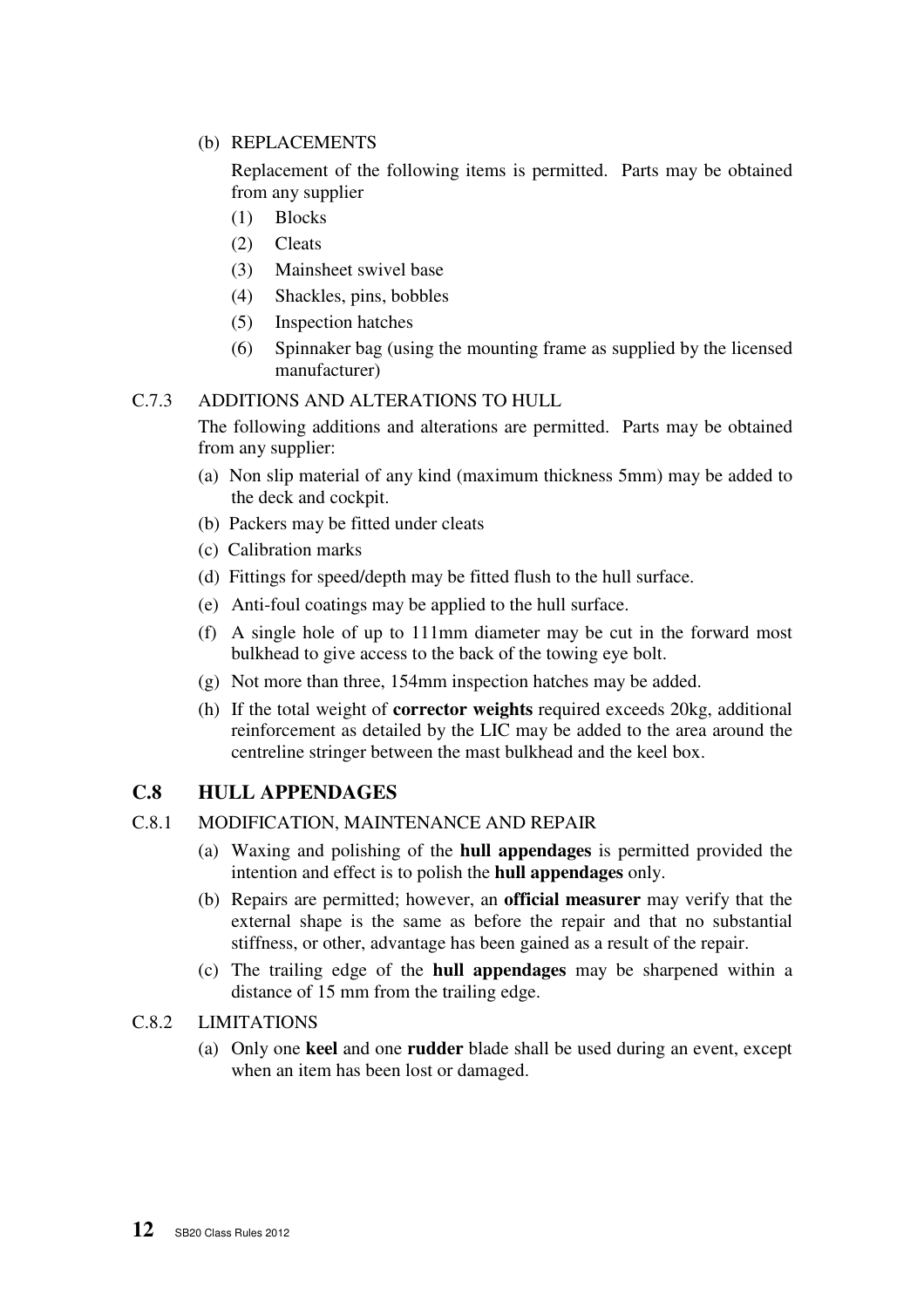#### C.8.3 KEEL

#### (a) DIMENSIONS

The maximum projection from the bottom of the hull beside centre of the keel fin to the top of the bulb shall be 1175 mm.

(b) WEIGHT

From 1 September 2008, the maximum weight of the **keel** shall be 327kg.

- (c) ALIGNMENT
	- (1) The **keel** may be aligned to the centreline of the **hull**.
	- (2) The **keel** may be packed to maintain a snug fit provided this has no effect on moving the keel forward or aft in the boat.
- (d) USE
	- (1) The **keel** shall be fixed down and may only be released for the purposes of re-floating when aground after which it shall be secured fully down at the earliest opportunity.

#### C.8.4 RUDDER

- (a) ALIGNMENT
	- (1) The **rudder** may be aligned to the centreline of the **hull**.
	- (2) The **rudder** may be repositioned such that the top of the **rudder** blade shall not touch or clear the underside of the **hull** by more than 25mm.
- (b) FITTINGS
	- (1) **Rudder** fittings of any of the designs supplied by the LM are permitted. The diameter of the pin may be increased and additional reinforcement may be added inside the rudder post.
	- (2) Tiller extensions may be replaced with alternatives from any supplier, providing that the replacement performs the same function.
	- (3) Rudder pintles and gudgeons may be removed, the surrounding area strengthened and the rudder pintles and gudgeons relocated, subject to restrictions in  $C.8.4(a)(2)$ .

## **C.9 RIG**

## C.9.1 MODIFICATIONS, MAINTENANCE AND REPAIR

 Replacement of the following items is permitted. Parts may be obtained from any supplier:

- (a) Cleats
- (b) Sheave blocks
- C.9.2 FITTINGS

 The following may be added to the **rig**. Parts may be obtained from any supplier:

- (a) A mechanical wind indication device may be fitted to the top of the **mast**.
- (b) A cover may be fitted around the **mast** between the deck and the gooseneck provided its fixing gives no performance advantage.
- (c) Protective padding may be fitted to the end of the **boom**.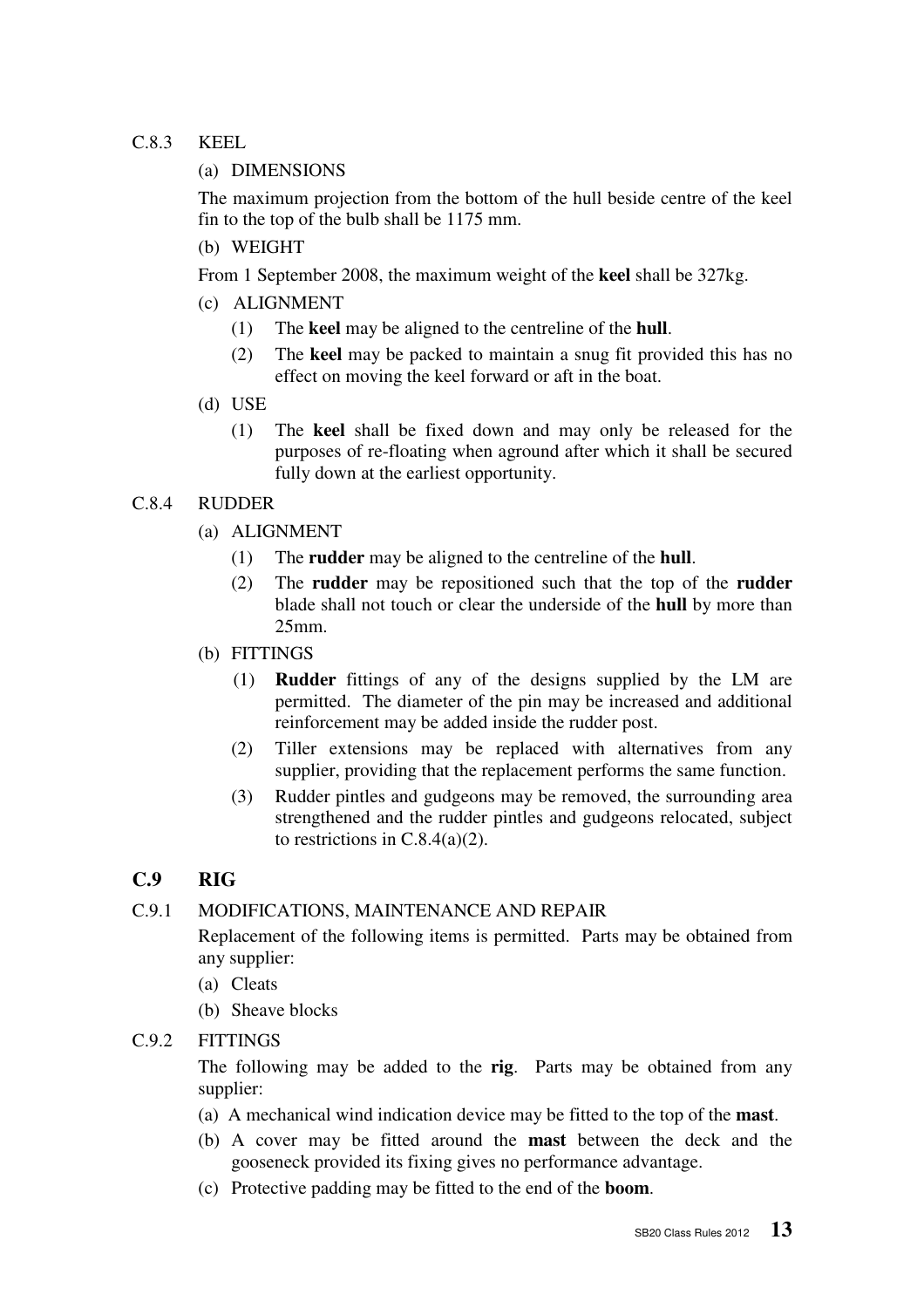#### C.9.3 LIMITATIONS

(a) Only one set of **spars** and standing **rigging** shall be used except when an item has been lost or damaged beyond repair.

#### C.9.4 STANDING RIGGING

 Replacement of the standing **rigging** is permitted. Parts may be obtained from any supplier.

- (a) USE
	- (1) Standing **rigging** shall be arranged as supplied by the LM

#### C.9.5 RUNNING RIGGING

Replacement of the running **rigging** is permitted. Parts shall be of uniform diameter and may be obtained from any supplier.

- (a) USE
	- (1) Running **rigging** shall be arranged as supplied by the LM
	- (2) Ropes of any fibre may be used.

#### (b) DIMENSIONS

|                                | minimum        | maximum |
|--------------------------------|----------------|---------|
| Main halyard diameter          | $5 \text{ mm}$ | - mm    |
| Jib halyard diameter           | 8 mm           | - mm    |
| Spinnaker halyard diameter     | 8 mm           | - mm    |
| Backstay diameter              | 4 mm           | - mm    |
| Backstay control line diameter | $5 \text{ mm}$ | - mm    |
| Main sheet diameter            | $8 \text{ mm}$ | - mm    |
| Jib sheet diameter             | 8 mm           | - mm    |
| Spinnaker sheet diameter       | 8 mm           | - mm    |
| Jib tack line diameter         | 4 mm           | - mm    |
| Spinnaker tack line diameter   | 6 mm           | - mm    |
| Bowsprit outhaul diameter      | 6 mm           | - mm    |
| Main traveller diameter        | $6 \text{ mm}$ | - mm    |
| Main cunningham diameter       | 6 mm           | - mm    |
|                                |                |         |

#### C.9.4 MAST

#### (a) DIMENSIONS

|                                                                                | minimum | maximum |
|--------------------------------------------------------------------------------|---------|---------|
| Intersection of the fore side of the spar and<br>upper surface of the deck to. | mm      |         |

#### (b) USE

(1) The **spar** shall be stepped in the mast step in such a way that the heel shall not capable of moving more than … mm.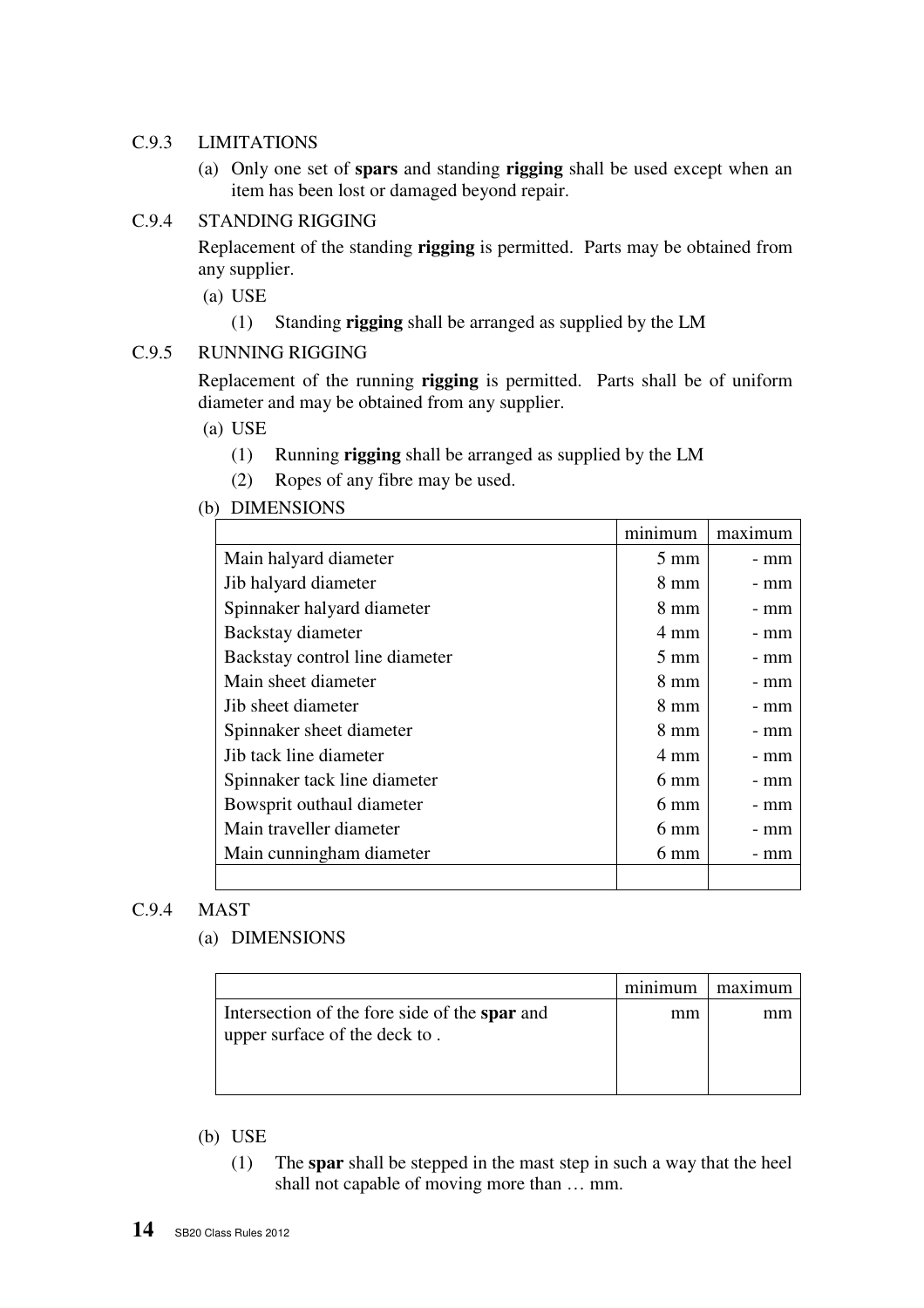#### C.9.5 BOOM

(a) DIMENSIONS

|                             |    | minimum   maximum |
|-----------------------------|----|-------------------|
| Limit mark width            | mm |                   |
| <b>Outer point distance</b> |    | mm                |
|                             |    |                   |

#### (b) USE

(1) The intersection of the aft edge of the mast **spar** and the top of the boom **spar**, each extended as necessary, shall not be below the upper edge of the mast **lower limit mark** when the boom **spar** is at 90° to the mast **spar**.

#### C.9.6 BOWSPRIT

- (a) USE
	- (1) The bowsprit shall be fully retracted at all times other than when the spinnaker is set or in the act of being set or recovered.
	- (2) A retraction line of optional design may be fitted subject to the restrictions of C.5.1 (12)
	- (3) When retracted, the **bowsprit outer point** shall not extend more than 200mm forward of the **hull.**
	- (4) The nylon bowsprit retainers may be sanded

#### (b) DIMENSIONS

|                                                     | minimum   maximum |
|-----------------------------------------------------|-------------------|
| Forward edge of deck to <b>bowsprit outer point</b> | $1800$ mm         |

## **C.10 SAILS**

- C.10.1 MODIFICATIONS, MAINTENANCE AND REPAIR
	- (a) **Sails** shall not be altered in any way except as permitted by these **class rules**.
	- (b) Routine maintenance and repairs are permitted
	- (c) Logos may be inserted into spinnakers provided this process does not alter the size or shape
- C.10.2 LIMITATIONS
	- (a) Not more than 1 **mainsail**, 1 jib, and 2 spinnakers shall be carried aboard.
- C.10.3 MAINSAIL IDENTIFICATION
	- (a) The sail number shall be displayed on each side of the **mainsail** in accordance with the RRS Appendix G.
	- (b) For boats chartered or loaned for an event, the sail number need not correspond with the number specified in B.2.1
	- (c) The Class Insignia shall be the SB20 logo as prescribed by the LIC, and shall be displayed near the head.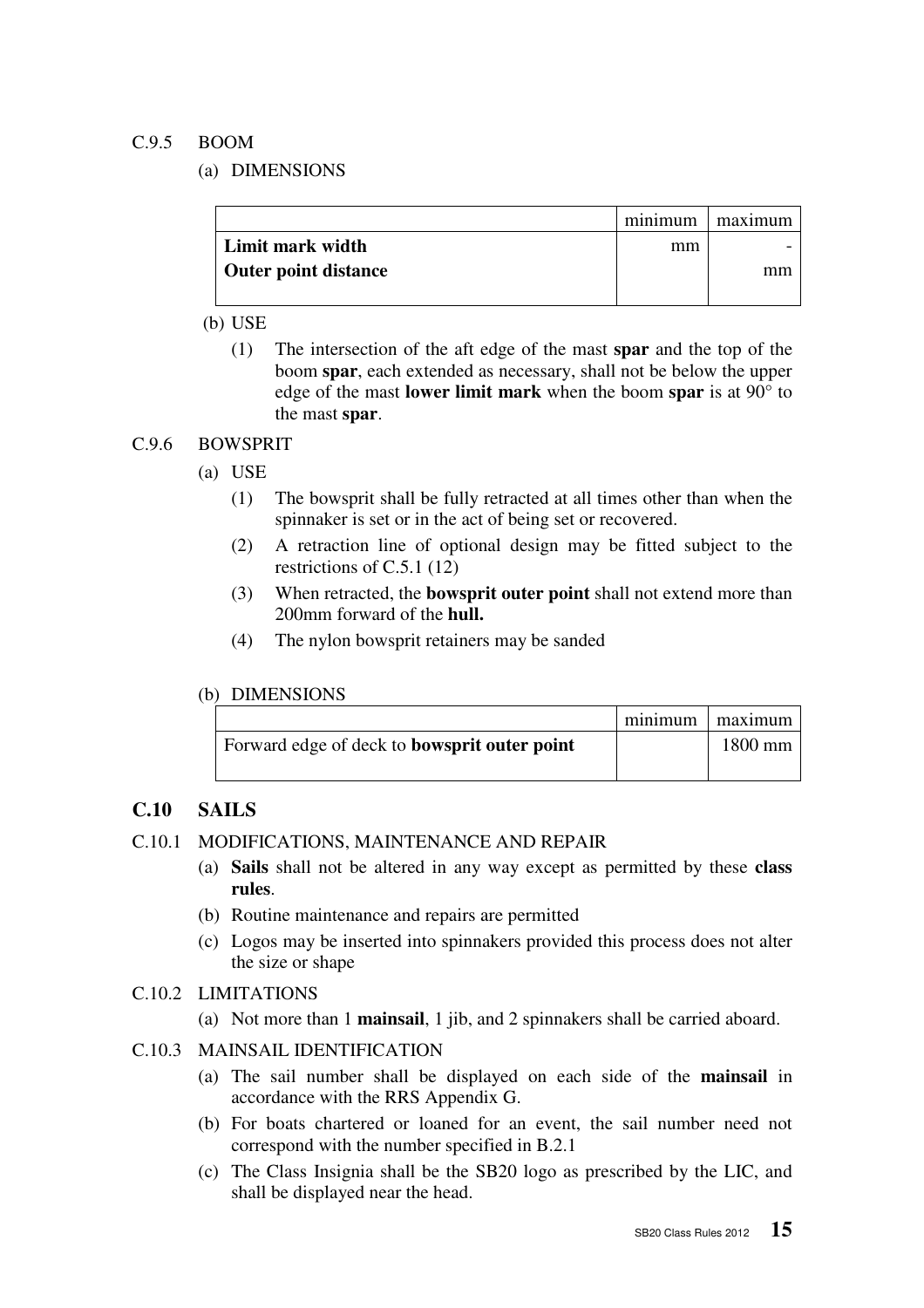## **Section D – Hull**

## **D.1 HULL SPECIFICATION**

D.1.1 The hull shall comply with the Building Specification in force at the time of manufacture.

## **D.2 HULL MANUFACTURER**

- D.2.1 The hull shall be built by a manufacturer licensed by the LIC to produce hulls.
- D.2.2 All production moulds used for hull manufacture shall be approved by the LIC.

## **D.3 HULL IDENTIFICATION**

- D.3.1 Each hull shall carry a builder's Hull identification plaque incorporating the boat sail number fixed in the rear of the cockpit.
- D.3.2 Each hull manufactured after  $1<sup>st</sup>$  February 2008 shall have an individually numbered ISAF Plaque fixed on the starboard side aft face of the transom.

## **D.4 HULL ALTERATIONS**

D.4.1 The hull shall not be altered in any way except as permitted by Section C of these **class rules**.

## **D.5 HULL FITTINGS**

D.5.1 Hull fittings shall comply with the Building Specification in force at the time of manufacture except when altered, added or replaced as permitted by Section C of these **class rules**.

## **Section E – Keel and Rudder Assembly**

## **E.1 KEEL AND RUDDER SPECIFICATIONS**

E.1.1 The keel, rudder blade and rudder stock/tiller assembly shall comply with the Building Specification in force at the time of manufacture.

## **E.2 MANUFACTURER**

E.2.1 The keel, rudder blade and rudder stock/tiller shall be made only by a manufacturer licensed by the LIC to produce these.

## **E.3 KEEL AND RUDDER ALTERATIONS**

E.3.1 The keel, rudder blade and rudder stock/tiller shall not be altered in any way except as permitted by Section C of these **class rules**.